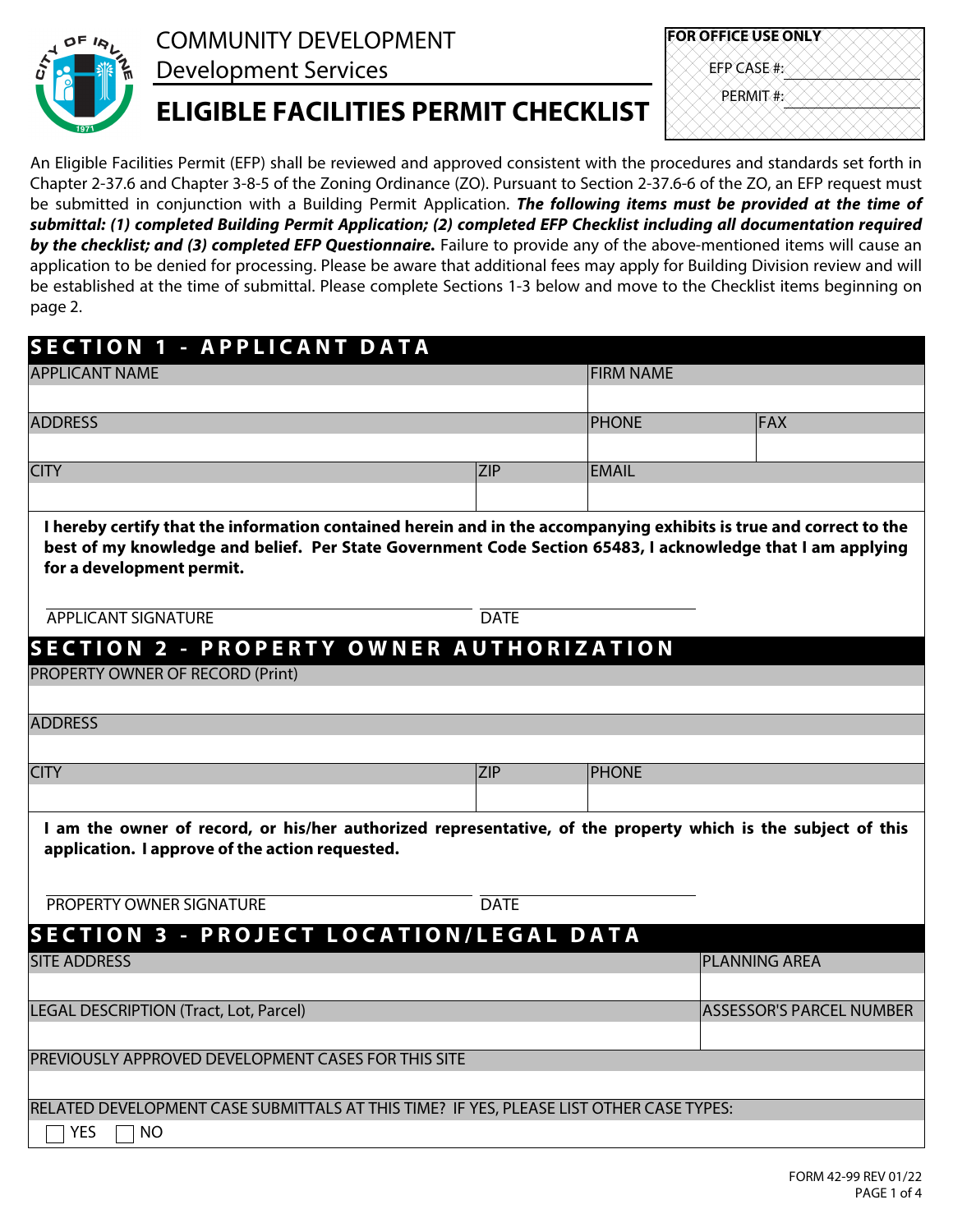#### STAFF APPROVAL **DATE**

**NOTE:** Staff signature will be provided at the time an EFP Checklist has been determined complete and approval of the EFP request has been granted.

# **EFP CHECKLIST**

The following is a list of materials which must be submitted in order to have a complete application. For some applications, it may not be necessary to submit all of the listed materials. Consult with the Development Assistance Center if you have questions. Please do not submit your application until all materials which apply to your proposal have been gathered. Your application will be reviewed for completeness by utilizing the items within this checklist.

### **SECTION A: PRE-SUBMITTAL MEETING** (NOT REQUIRED, BUT RECOMMENDED)

## **SECTION B: SUBMITTAL REQUIREMENTS**

- $\Box$  A complete Application signed by the property owner or authorized representative (may be found on page 1 of this checklist).
- $\Box$  A complete Deposit Case Set-up form signed by the authorized representative.
- $\Box$  A completed Substantial Change Criteria Questionnaire form.
- $\Box$  A project description letter including the following information:
	- a. An accurate chronological history of the project to include approval dates, City case numbers, and project description relating to any underlying project approvals or subsequent modifications.
	- b. An accurate project description detailing the proposed change in dimension, service, or attachments.
	- c. A narrative description and accompanying evidence to show how the project will satisfy the findings in Section 2-37.6-7 of the ZO for an EFP.

# **SECTION C: PROCESSING FEES**

A deposit of \$1,500 is required for Planning Division review. You will receive a billing invoice after initial submittal to the Online Plan Submittal portal ([irvineready.com\)](www.irvineready.com).

### **SECTION D: PROJECT PLANS**

PDF-formatted construction quality plans of the proposed project wet stamped by a professional engineer, showing the entire proposed structure in plan and elevation views, all proposed changes in plan and elevation views, and all utility runs and points of contact. The plans must be drawn at  $1'' = 20'$  or a comparable scale, and shall include the following information:\*\*

 $\Box$  Location, dimensions, and height of the existing wireless facility.

 $\Box$  Location, type, dimensions, height, number, color, and technical specifications of proposed antennas and existing antennas.

Location, type, dimensions, gross floor area, height, materials, and color of proposed equipment structure. Location of exhaust ports or outlets.

\*\* For facilities to be located on an existing structure, some items below may be waived during the discretionary pre-submittal meeting.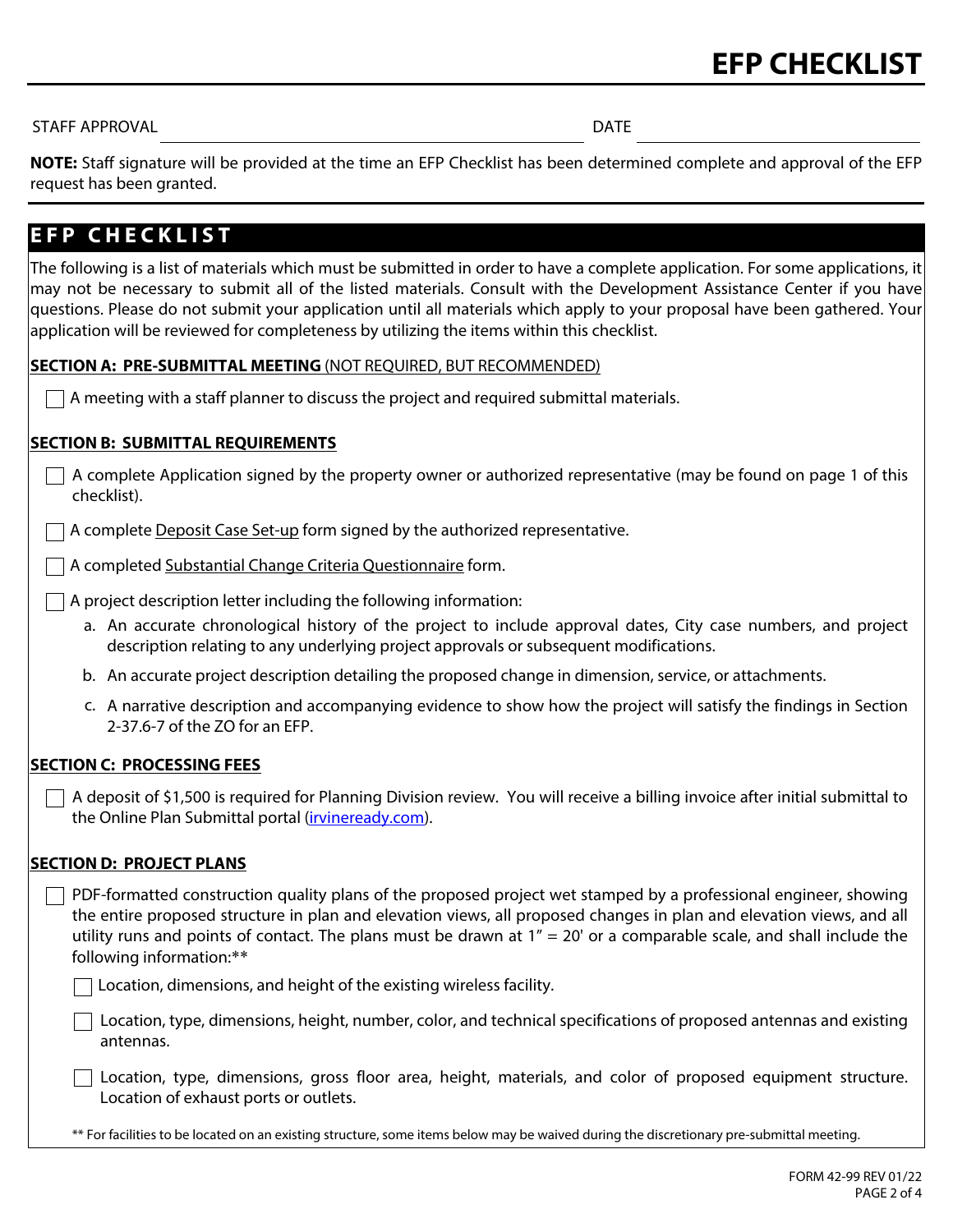| <b>PROJECT PLANS (continued)</b>                                                                                                                                                                                                                                                                                                                                                                                                                                                                                                |
|---------------------------------------------------------------------------------------------------------------------------------------------------------------------------------------------------------------------------------------------------------------------------------------------------------------------------------------------------------------------------------------------------------------------------------------------------------------------------------------------------------------------------------|
| Location of existing and proposed power, telephone, and other utilities serving the site.                                                                                                                                                                                                                                                                                                                                                                                                                                       |
| Specific landscape, screening, and fencing materials. Landscape plans shall include size, species, location,<br>distance apart, plus irrigation and maintenance plans.                                                                                                                                                                                                                                                                                                                                                          |
| Proposed setbacks from property lines, nearest residential unit, and residentially zoned properties.                                                                                                                                                                                                                                                                                                                                                                                                                            |
| Location of adjacent roadways and proposed means of access.                                                                                                                                                                                                                                                                                                                                                                                                                                                                     |
| Location and extent of any streams, wetlands, or landslide hazard areas on or within 100 feet of the underlying<br>property.                                                                                                                                                                                                                                                                                                                                                                                                    |
| Lot size and lot coverage calculations for the underlying property.                                                                                                                                                                                                                                                                                                                                                                                                                                                             |
| <b>SECTION E: SUPPORTING DOCUMENTS</b>                                                                                                                                                                                                                                                                                                                                                                                                                                                                                          |
| Prior Approvals. PDFs of the approved plans, both building permit and discretionary, photo simulations, staff report/<br>resolution, and/or approval letters from the original discretionary approval along with the most recent discretionary<br>approval affecting the project.                                                                                                                                                                                                                                               |
| Photo simulations showing the existing condition and proposed changes. Photos of the existing facility at the time of<br>application, if the modification includes the addition of antennas. Identify all carriers using the facility.                                                                                                                                                                                                                                                                                          |
| An assessment of noise that shows compliance with City noise standards if new equipment cabinets, generators, or<br>any other ground equipment components are being proposed.                                                                                                                                                                                                                                                                                                                                                   |
| Noticing materials per Section 2-23-1 of the ZO. Noticing shall be required only in the event an applicant appeals a<br>decision made by the Community Development Department to deny an EFP. In such case, the EFP shall go before the<br>Planning Commission for review and action.                                                                                                                                                                                                                                           |
| <b>SECTION F: OBJECTIVE STANDARDS</b>                                                                                                                                                                                                                                                                                                                                                                                                                                                                                           |
| The following notes shall be added to the cover sheet of the plan set:                                                                                                                                                                                                                                                                                                                                                                                                                                                          |
| • Each such repaired, replaced, or modified facility shall demonstrate compliance with the City's applicable<br>building, structural, electrical, and safety codes.                                                                                                                                                                                                                                                                                                                                                             |
| • Each such repaired, replaced, or modified facility shall demonstrate compliance with the City's Noise Ordinance,<br>pursuant to Section 3-8-2 of the ZO.                                                                                                                                                                                                                                                                                                                                                                      |
| • Each such repaired, replaced, or modified facility shall comply with the Federal Communication Commission<br>regulations regarding radio frequency emissions, as they may be amended from time to time.                                                                                                                                                                                                                                                                                                                       |
| • Each such repaired, replaced, or modified facility shall not prevent the City of the Irvine from having adequate<br>spectrum capacity on the 800 MHz radio frequencies used by the City. If notified by the City's Police Department<br>that operation of such repaired, replaced, or modified facility is impeding the City's use of the 800 MHz radio<br>frequencies used by the City, the applicant shall modify the operation of such repaired, replaced, or modified<br>facility to eliminate any material interference. |
|                                                                                                                                                                                                                                                                                                                                                                                                                                                                                                                                 |